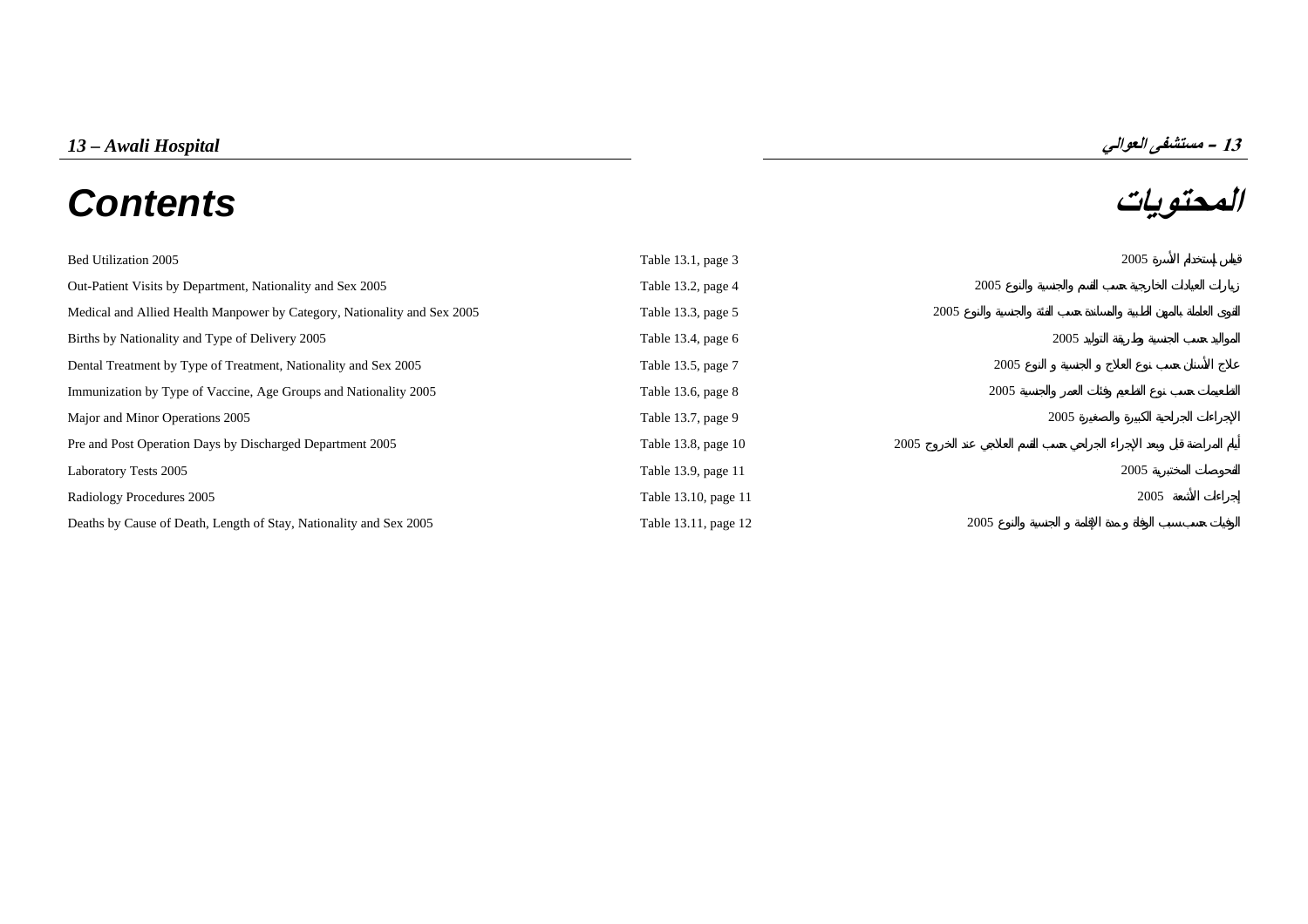## **2005**

**Bed Utilization 2005**

<span id="page-1-0"></span>

| Description                | 2005   |
|----------------------------|--------|
| <b>Total Admissions</b>    | 1,023  |
| <b>Total Discharges</b>    | 1,023  |
| Number of beds             | 28     |
| Bed days available         | 10,220 |
| Patient days-overnight     | 818    |
| Patients days < 1 day      | 205    |
| <b>Total Patients days</b> | 1,023  |
| Bed occupancy rate         | 10.0   |
| Turnover rate              | 36.5   |
| Turnover interval          | 9.0    |
| Average daily admission    | 2.8    |
| Average daily discharge    | 2.8    |
| Average length of stay     | 1.0    |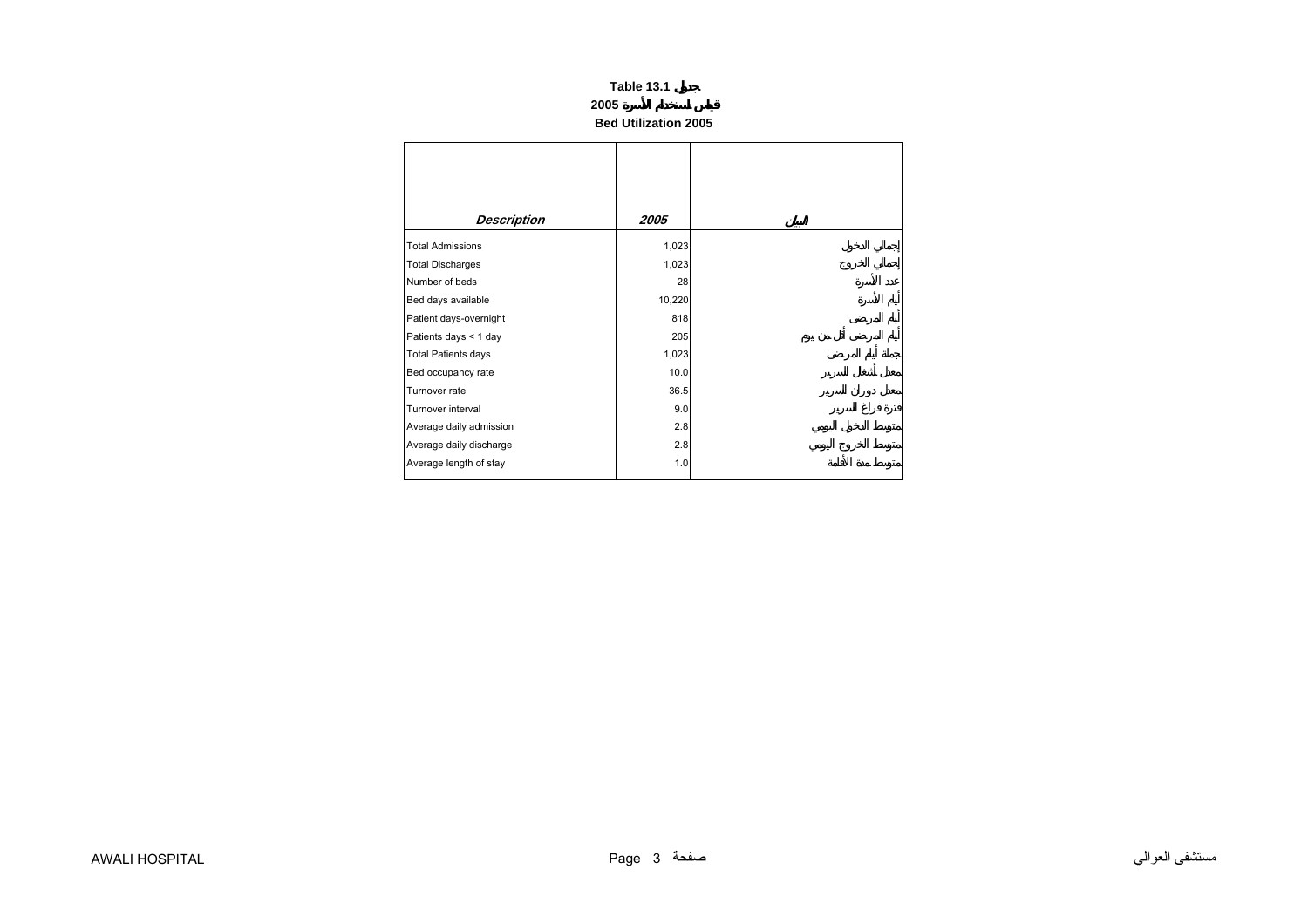# **2005**

<span id="page-2-0"></span>

|                         | <b>Total</b> |        |             | Non-Bahraini |        |             | <b>Bahraini</b> |        |             |  |
|-------------------------|--------------|--------|-------------|--------------|--------|-------------|-----------------|--------|-------------|--|
|                         |              |        |             |              |        |             |                 |        |             |  |
|                         |              |        |             |              |        |             |                 |        |             |  |
| <b>Department</b>       | Total        | Female | <b>Male</b> | Total        | Female | <b>Male</b> | <b>Total</b>    | Female | <b>Male</b> |  |
| <b>General Practice</b> | 12,228       | 3,381  | 8,847       | 3,892        | 1,630  | 2,262       | 8,336           | 1,751  | 6,585       |  |
| Dental                  | 7,839        | 1,935  | 5,904       | 2,686        | 991    | 1,695       | 5,153           | 944    | 4,209       |  |
| Medical                 | 7,194        | 1,447  | 5,747       | 1,950        | 657    | 1,293       | 5,244           | 790    | 4,454       |  |
| Obstetrics & Gynecology | 2,808        | 2,808  |             | 1,486        | 1,486  |             | 1,322           | 1,322  |             |  |
| Paediatrics             | 5,025        | 2,787  | 2,238       | 2,526        | 1,473  | 1,053       | 2,499           | 1,314  | 1,185       |  |
| Surgical                | 1,853        | 369    | 1,484       | 579          | 179    | 400         | 1,274           | 190    | 1,084       |  |
| Orthopedics             | 9            |        | 9           |              |        |             | 9               |        | 9           |  |
| E.N.T.                  | 2,110        | 505    | 1,605       | 674          | 236    | 438         | 1,436           | 269    | 1,167       |  |
| Total                   | 39,066       | 13,232 | 25,834      | 13,793       | 6,652  | 7,141       | 25,273          | 6,580  | 18,693      |  |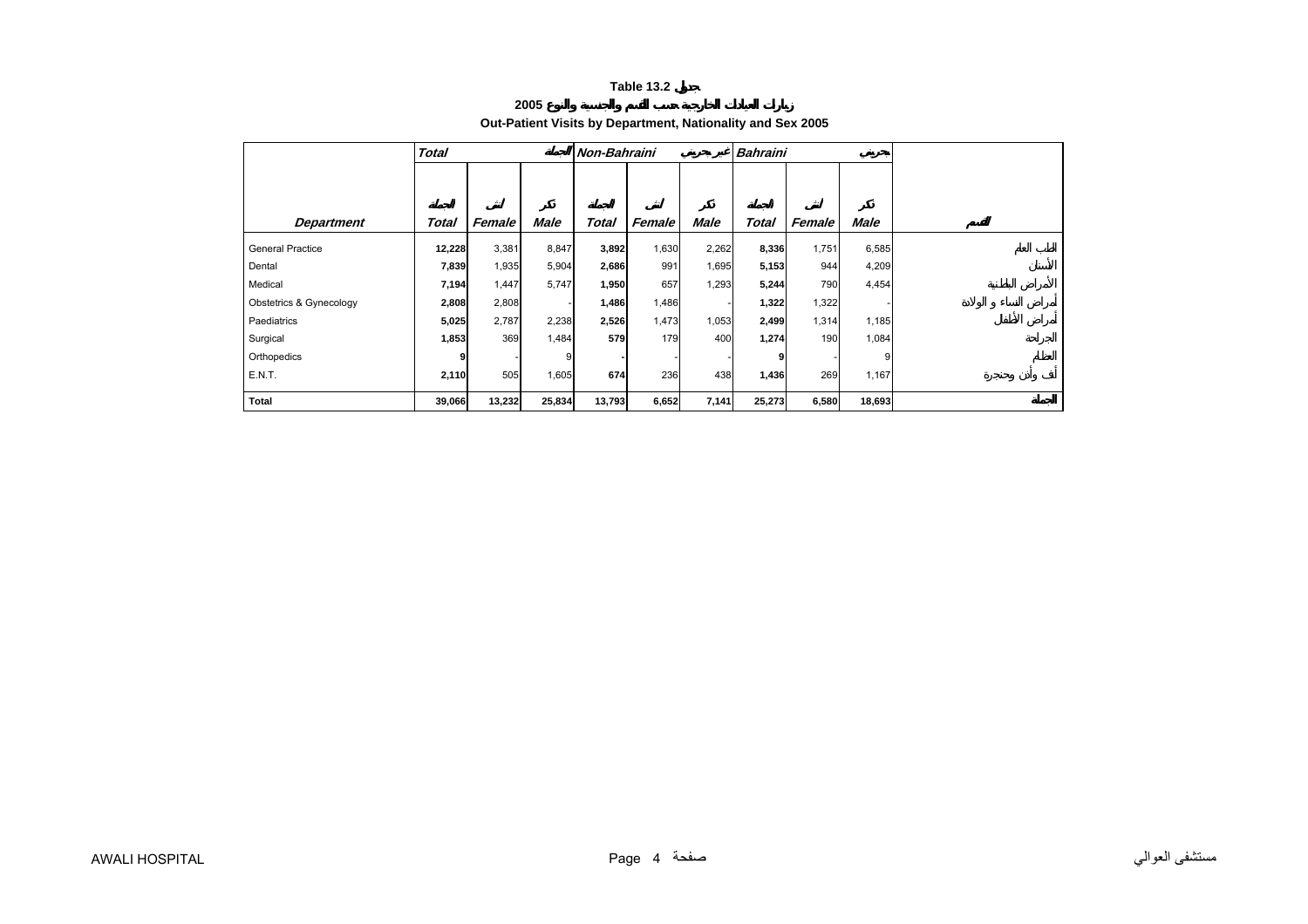# **2005**

# **Medical and Allied Health Manpower by Category, Nationality and Sex 2005**

<span id="page-3-0"></span>

|                                                                    | <b>Total</b> |        |      | الجملة Non-Bahraini |        | غير بحريني | <b>Bahraini</b> | بحريني |      |
|--------------------------------------------------------------------|--------------|--------|------|---------------------|--------|------------|-----------------|--------|------|
|                                                                    |              |        |      |                     |        |            |                 |        |      |
|                                                                    | الجملة       | انشى   | نكر  | الجملة              | أننسى  | نكر        | الجملة          | أنشى   | نكر  |
| Category                                                           | <b>Total</b> | Female | Male | <b>Total</b>        | Female | Male       | <b>Total</b>    | Female | Male |
| Physicians                                                         | 19           |        | 16   | 18                  |        | 15         |                 |        |      |
| Dentists                                                           |              |        |      |                     |        |            |                 |        |      |
| Nurses <sup>*</sup>                                                | 62           | 50     | 12   | 51                  | 50     |            | 11              |        | 11   |
| <b>Practical Nurses</b>                                            |              |        |      |                     |        |            |                 |        |      |
| Pharmacists & Technicians                                          |              |        |      |                     |        |            |                 |        |      |
| Dental Hygienists & Technicians                                    |              |        |      |                     |        |            |                 |        |      |
| Laboratory Technologists & Technicians                             |              |        |      |                     |        |            |                 |        |      |
| Radiographers and Technicians                                      |              |        |      |                     |        |            |                 |        |      |
| Physiotherapists, Occupational Therapists, Dietician & Technicians |              |        |      |                     |        |            |                 |        |      |
| Occupational Hygiene                                               |              |        |      |                     |        |            |                 |        |      |
| <b>Public Health</b>                                               |              |        |      |                     |        |            |                 |        |      |

*\* Nurses excluding practical nurses and other grades below staff nurse .* . : *\**

مستشفى العوالي صفحة 5 Page HOSPITAL AWALI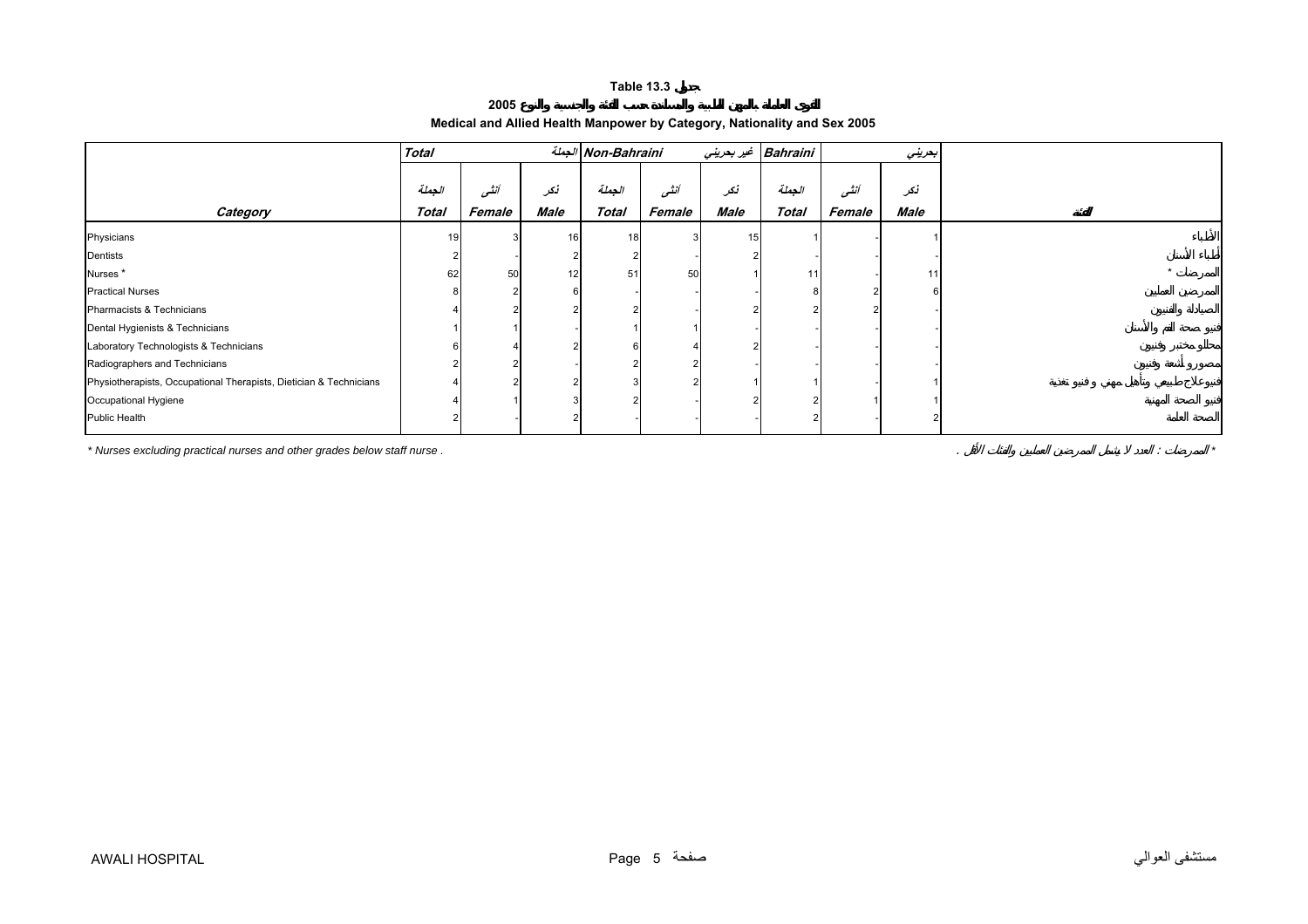**2005** 

# **Births by Nationality and Type of Delivery 2005**

<span id="page-4-0"></span>

|                           |               |               |                   | <b>Live Births</b>   |               |                      |               |  |
|---------------------------|---------------|---------------|-------------------|----------------------|---------------|----------------------|---------------|--|
| <b>Births</b>             |               |               |                   | Premature            |               | <b>Full Term</b>     |               |  |
|                           |               |               |                   |                      |               |                      |               |  |
| Nationality / type        | <b>Total</b>  | <b>Still</b>  | <b>Total Live</b> | <b>Congenital</b>    | <b>Normal</b> | <b>Congenital</b>    | <b>Normal</b> |  |
| of delivery               | <b>Births</b> | <b>Births</b> | <b>Births</b>     | <b>Abnormalities</b> |               | <b>Abnormalities</b> |               |  |
| <b>Bahraini</b>           |               |               |                   |                      |               |                      |               |  |
| Normal Delivery           |               |               |                   |                      |               |                      |               |  |
| Vertex                    | 31            |               | 31                |                      |               |                      | 31            |  |
| <b>Breech</b>             |               |               |                   |                      |               |                      |               |  |
|                           |               |               |                   |                      |               |                      |               |  |
| <b>Assisted Delivery</b>  |               |               |                   |                      |               |                      |               |  |
| Vacuum                    | 2             |               |                   |                      |               |                      |               |  |
| Forceps                   |               |               |                   |                      |               |                      |               |  |
| Caesarian section         | 21            |               | 21                |                      |               |                      | 21            |  |
| <b>Total Bahraini</b>     |               |               | 54                |                      |               |                      |               |  |
|                           | 54            |               |                   |                      |               |                      | 54            |  |
| Non-Bahraini              |               |               |                   |                      |               |                      |               |  |
| Normal Delivery           |               |               |                   |                      |               |                      |               |  |
| Vertex                    | 22            |               | 22                |                      |               |                      | 22            |  |
| <b>Breech</b>             |               |               |                   |                      |               |                      |               |  |
|                           |               |               |                   |                      |               |                      |               |  |
| <b>Assisted Delivery</b>  |               |               |                   |                      |               |                      |               |  |
| Vacuum                    | 8             |               | 8                 |                      |               |                      | 8             |  |
| Forceps                   |               |               |                   |                      |               |                      |               |  |
| Caesarian section         | 24            |               | 24                |                      |               |                      | 24            |  |
| <b>Total Non-Bahraini</b> | 54            |               | 54                |                      |               |                      | 54            |  |
|                           |               |               |                   |                      |               |                      |               |  |
| <b>Total</b>              | 108           |               | 108               |                      |               |                      | 108           |  |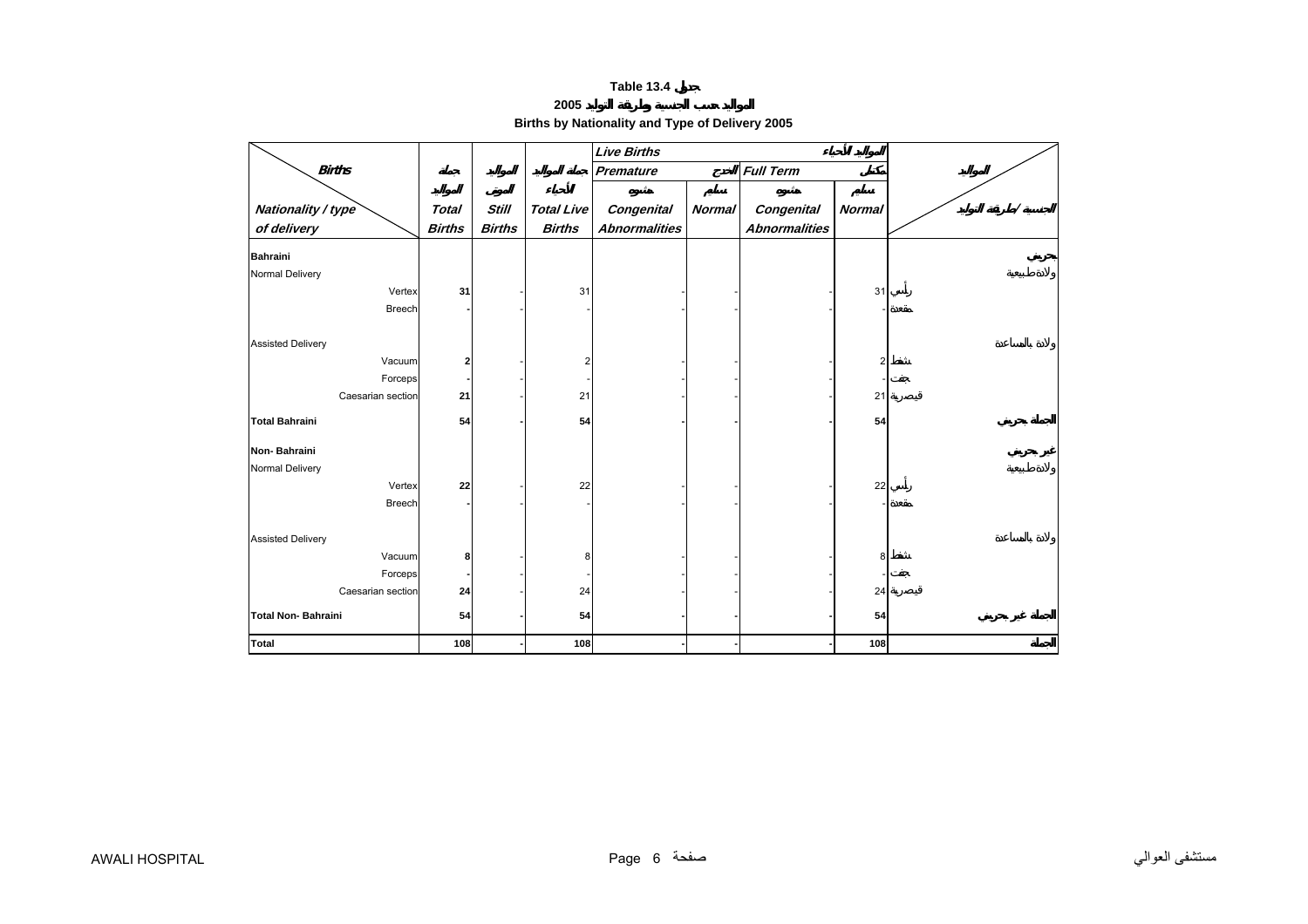<span id="page-5-0"></span>

|                          | <b>Total</b> |        |                | Non-Bahraini |        |       | <b>Bahraini</b> |        |        |  |
|--------------------------|--------------|--------|----------------|--------------|--------|-------|-----------------|--------|--------|--|
|                          |              |        |                |              |        |       |                 |        |        |  |
| <b>Type of Treatment</b> | Total        | Female | Male           | Total        | Female | Male  | Total           | Female | Male   |  |
| General treatment        | 2,739        | 739    | 2,000          | 917          | 367    | 550   | 1,822           | 372    | 1,450  |  |
| Gum treatment            | 6,607        | 1,260  | 5,347          | 1,883        | 497    | 1,386 | 4,724           | 763    | 3,961  |  |
| Nerve                    | 565          | 119    | 446            | 207          | 62     | 145   | 358             | 57     | 301    |  |
| Surgical treatment       | 53           | 22     | 31             | 22           | 15     |       | 31              | 7      | 24     |  |
| Filling                  | 2,590        | 634    | 1,956          | 986          | 316    | 670   | 1,604           | 318    | 1,286  |  |
| Extraction               | 189          | 42     | 147            | 65           | 21     | 44    | 124             | 21     | 103    |  |
| Denture                  |              |        | $\overline{2}$ |              |        |       |                 |        |        |  |
| <b>Others</b>            | 5,500        | 1,376  | 4,124          | 1,783        | 654    | 1,129 | 3,717           | 722    | 2,995  |  |
| Total                    | 18,246       | 4,193  | 14,053         | 5,865        | 1,933  | 3,932 | 12,381          | 2,260  | 10,121 |  |

## **Table 13.5 علاج الأسنان حسب نوع العلاج <sup>و</sup> الجنسية <sup>و</sup> النوع<sup>2005</sup> Dental Treatment by Type of Treatment, Nationality and Sex 2005**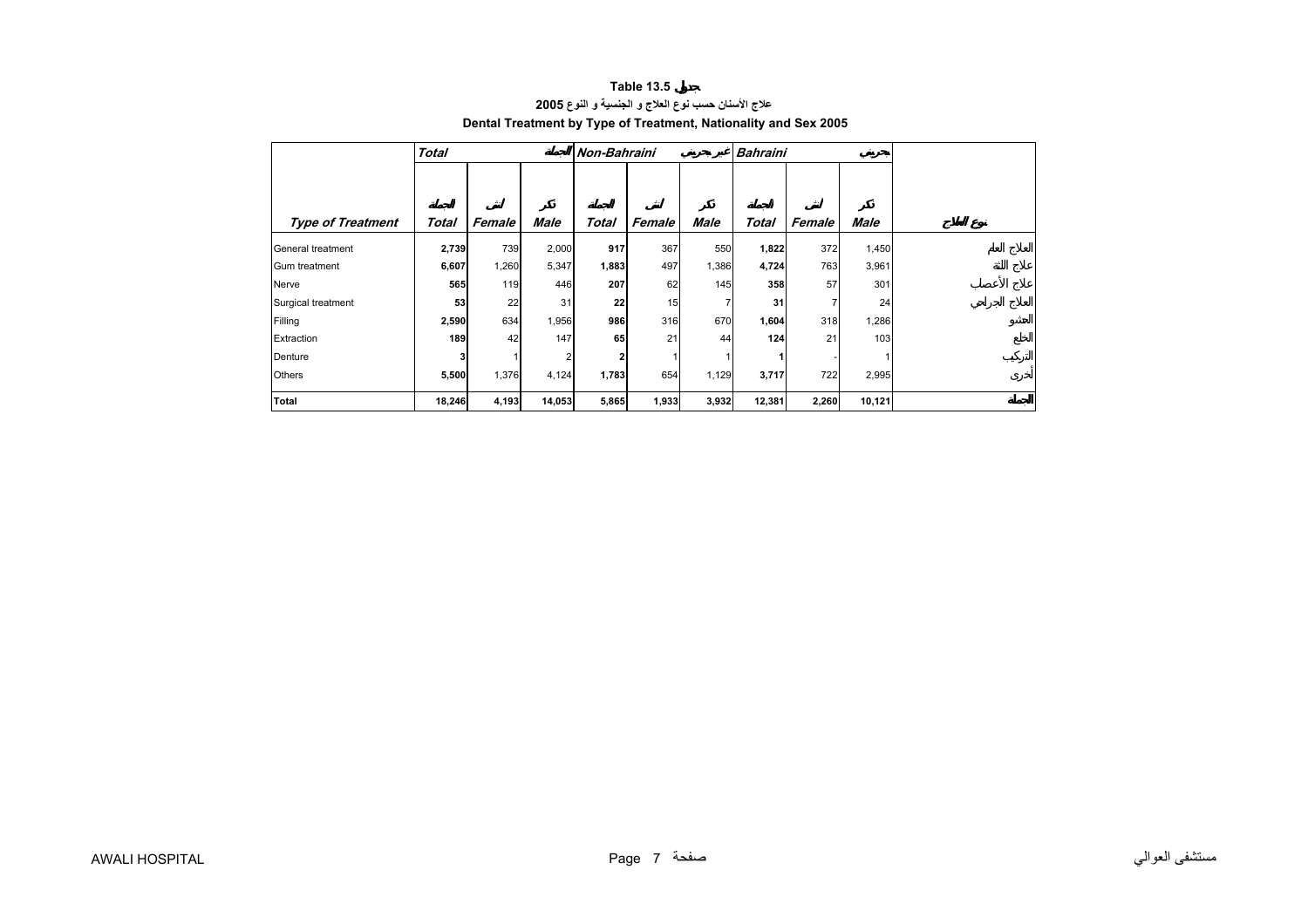| 2005                                                             |  |
|------------------------------------------------------------------|--|
| Immunization by Type of Vaccine, Age Groups and Nationality 2005 |  |

<span id="page-6-0"></span>

|       | <b>Total</b> |                          |                | $2 - 5$ years |                   |              | $1 - 2$ years |                   |           | Below 1 year             |                                   |
|-------|--------------|--------------------------|----------------|---------------|-------------------|--------------|---------------|-------------------|-----------|--------------------------|-----------------------------------|
|       |              |                          |                |               |                   |              |               |                   |           |                          |                                   |
|       |              |                          |                |               |                   |              |               |                   |           |                          |                                   |
|       | Non-         |                          |                | Non-          |                   |              | Non-          |                   |           | Non-                     | Type of vaccine                   |
| Total |              | Bahraini Bahraini        | Total          |               | Bahraini Bahraini | <b>Total</b> |               | Bahraini Bahraini | Total     | <b>Bahraini</b> Bahraini |                                   |
|       |              |                          |                |               |                   |              |               |                   |           |                          | 1()<br><b>Hepatitis B/DPT/HIB</b> |
|       |              |                          |                |               |                   |              |               |                   |           |                          | ( )                               |
| 453   | 214          | 239                      |                |               |                   |              |               |                   | 452       | 213                      | 239 Dose 1                        |
| 408   | 174          | 234                      |                |               |                   |              |               |                   | 408       | 174                      | 234 Dose 2                        |
| 390   | 181          | 209                      |                |               |                   |              |               |                   | 388       | 180                      | 208 Dose 3                        |
| 329   | 143          | 186                      | 51             | 30            | 21                | 278          | 113           | 165               | <b>NA</b> | <b>NA</b>                | NA Booster 1 dose                 |
| 78    | 35           | 43                       | 78             | 35            | 43                |              |               |                   | <b>NA</b> | <b>NA</b>                | NA Booster 2 dose                 |
|       |              |                          |                |               |                   |              |               |                   |           |                          |                                   |
|       |              |                          |                |               |                   |              |               |                   |           |                          | <b>Poliomyelitis</b>              |
| 158   | 73           | 85                       |                |               |                   |              |               |                   | 158       | 73                       | 85 Dose 1                         |
| 54    | 54           |                          |                |               |                   |              |               |                   | 136       | 54                       | 82 Dose 2                         |
| 138   | 61           | 77                       |                |               |                   |              |               |                   | 138       | 61                       | 77 Dose 3                         |
|       |              |                          |                |               |                   |              |               |                   |           |                          | - Dose 4                          |
| 334   | 211          | 123                      | 140            | 140           |                   | 194          | 71            | 123               | <b>NA</b> | <b>NA</b>                | NA Booster 1 dose                 |
| 63    | 63           | $\overline{\phantom{a}}$ | 63             | 63            |                   | <b>NA</b>    | <b>NA</b>     | <b>NA</b>         | <b>NA</b> | <b>NA</b>                | NA Booster 2 dose                 |
|       |              |                          |                |               |                   |              |               |                   |           |                          |                                   |
|       |              |                          |                |               |                   |              |               |                   |           |                          | Mumps, Measles, Rubella           |
| 111   | 46           | 65                       | 5 <sub>5</sub> |               |                   | 106          | 46            | 60                | <b>NA</b> | <b>NA</b>                | NA Dose 1                         |
| 111   | 49           | 62                       | $111$          | 49            | 62                | <b>NA</b>    | <b>NA</b>     | <b>NA</b>         | <b>NA</b> | <b>NA</b>                | NA Dose 2                         |

*NA (Not Applicable) .*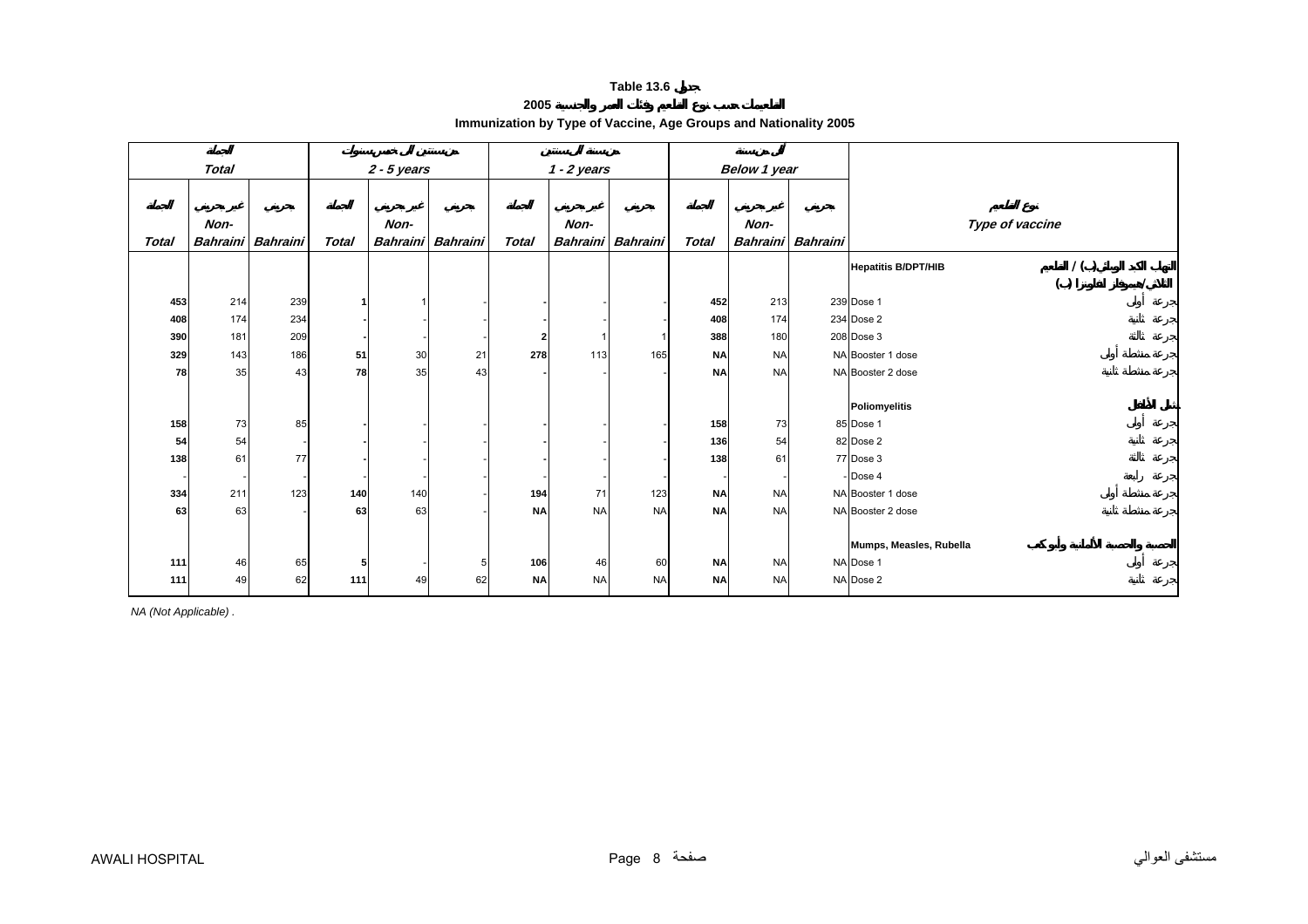#### **2005**

# **Major and Minor Operations 2005**

<span id="page-7-0"></span>

|                        | <b>Procedure Type</b> |       |       |
|------------------------|-----------------------|-------|-------|
|                        |                       |       |       |
|                        |                       |       |       |
| <b>Department</b>      | <b>Total</b>          | Minor | Major |
| <b>General Surgery</b> | 369                   | 320   | 49    |
| Orthopedics & Fracture | 9                     | 9     |       |
| Urology                |                       |       |       |
| <b>Plastic Surgery</b> |                       |       |       |
| Paediatrics            | 37                    | 37    |       |
| Ear, Nose & Throat     | 185                   | 50    | 135   |
| Opthalmology           |                       |       |       |
| Gynecology             | 49                    | 44    | 5     |
| Obstetrics             | 46                    |       | 46    |
| Dental                 | 13                    | 13    |       |
| Endoscopies            | 156                   | 156   |       |
| <b>Total</b>           | 864                   | 629   | 235   |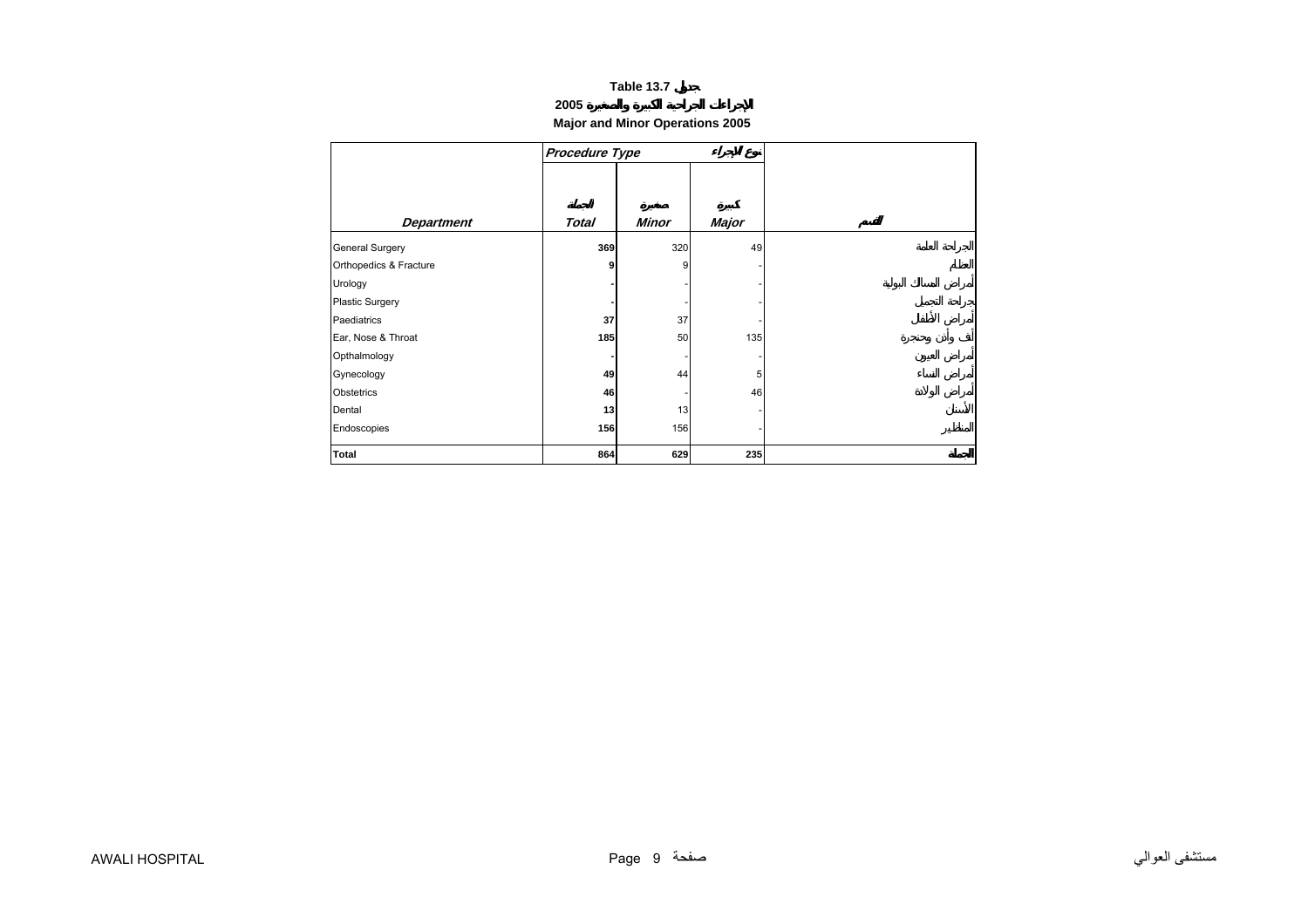# **Table 13.8 أيام المراضة قبل وبعد الإجراء الجراحي حسب القسم العلاجي عند الخروج<sup>2005</sup> Pre and Post Operation Days by Discharged Department 2005**

<span id="page-8-0"></span>

|                        |        | Post operation days |   |      |      | Pre operation days |      |      |
|------------------------|--------|---------------------|---|------|------|--------------------|------|------|
|                        |        |                     |   |      |      |                    |      |      |
|                        |        |                     |   |      |      |                    |      |      |
| <b>Department</b>      | Disch. | Avg.L.S. Median     |   | Max. | Min. | Avg.L.S. Median    | Max. | Min. |
| Medical                | 144    | 1.0                 |   |      |      | 1.0                |      |      |
| Surgery                | 226    | 3.0                 | 3 |      |      | 1.0                |      |      |
| Opthalmology           |        | 1.0                 |   |      |      |                    |      |      |
| Ear, Nose & Throat     | 169    | 1.0                 | ົ |      |      | 1.0                |      |      |
| Dental                 | 13     | 1.0                 |   |      |      |                    |      |      |
| Paediatrics            | 37     | 1.0                 |   |      |      |                    |      |      |
| Orthopedics & Fracture | 9      | 1.0                 |   |      |      |                    |      |      |
| Obstetrics/Gynecology  | 290    | 5.0                 | 5 |      | 2    | 1.0                |      |      |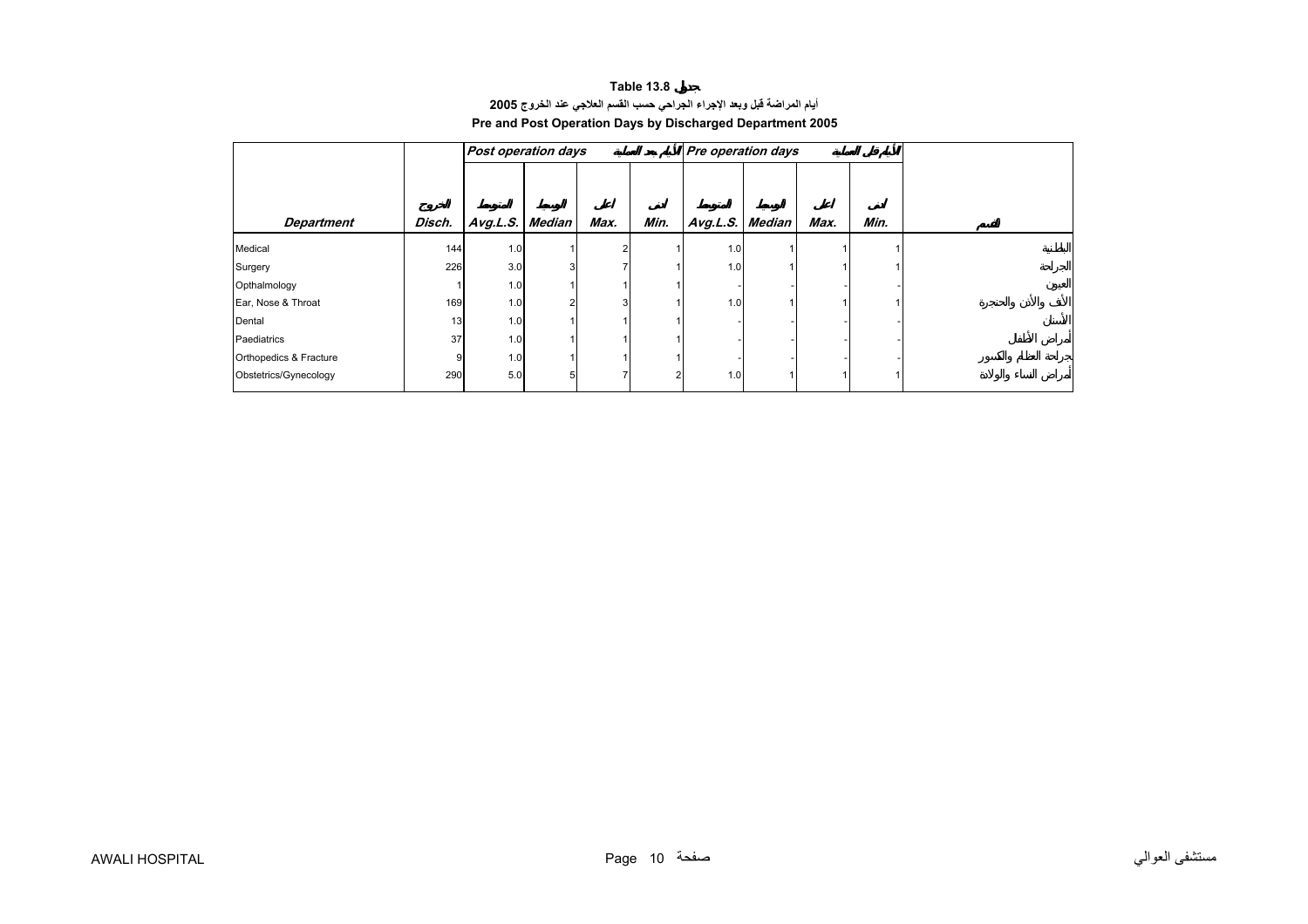**Laboratory Tests 2005** 

<span id="page-9-0"></span>

| <b>Type of Test</b>         | 2005   |
|-----------------------------|--------|
| Clinical chemistry of blood | 41,476 |
| Microbiology                | 5,637  |
| Serology & immunology       | 7,250  |
| Mycology & parasitology     | 6,997  |
| Other laboratory tests      | 2,756  |
| <b>Total</b>                | 64,116 |

# **2005 Radiology Procedures 2005 Table 13.10**

| <b>Type of Procedure</b>                                       | 2005        |  |
|----------------------------------------------------------------|-------------|--|
| Plain & general radiography<br>Radiography with contrast media | 4,581<br>52 |  |
| Total                                                          | 4,633       |  |